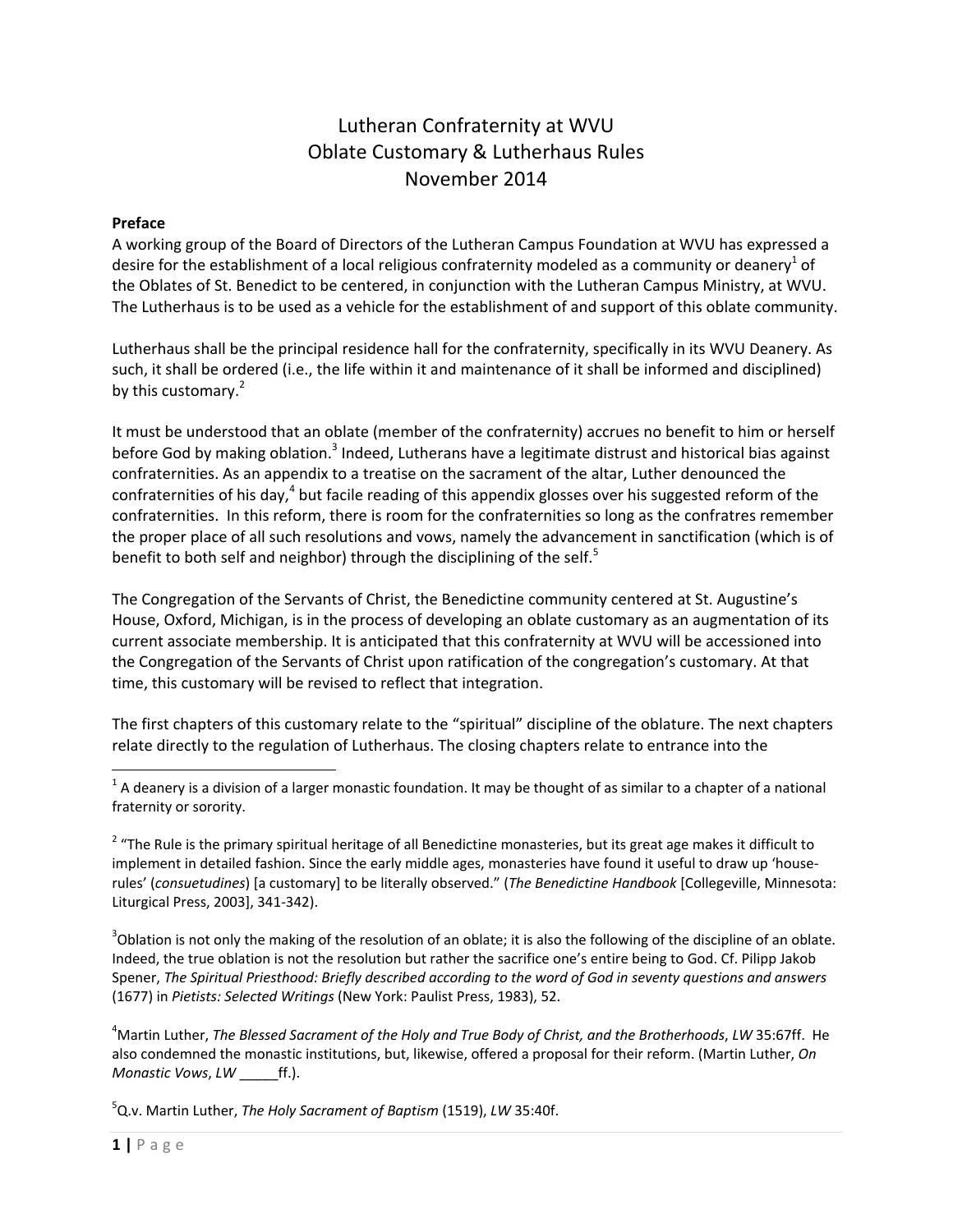confraternity, formation, and membership, and they may be superseded with integration with the Congregation of the Servants of Christ.

#### **Chapter I: Deportment**

An oblate shall so order his/her life as to bring glory to God and not shame to God or the Oblates of St. Benedict. In all things, the oblate shall look to Luther's explanation of the Decalogue as presented in his *Small Catechism* and *Large Catechism*.

## **Chapter II: At Corporate Worship**

An oblate shall actively participate in corporate worship, joining in the prayers and hymns and attending to the reading and preaching of the Word in the chapel and when at home.

If asked to read, assist at altar, offer the prayers, or serve as thurifer, crucifer, acolyte, or porter, <sup>6</sup> an oblate shall gladly assent unless some good reason prevents the oblate from so doing.

Unless required to sit in choir or in a designated place of service, an oblate shall assist guests and visitors to the chapel and at home to navigate the liturgy and provide all assistance to make the guest or visitor feel welcome and secure.

The wearing by oblates of the cuculla<sup>7</sup> in chapel worship shall be at the discretion of the chaplain.

### **Chapter III: Daily Prayer**

Oblates are encouraged to pray frequently, but, at minimum, oblates shall pray at morning and at evening.

When these prayers are said privately, they may be said at a time convenient for the oblate. When said privately, the oblate may use a form of the oblate's choosing. For those who desire guidance, the oblate may use an abbreviated form of lauds or matins in the morning and vespers or compline at night. Alternatively, *For All the Saints: A Prayer Book for and By the Church* (Delhi, NY: American Lutheran Publicity Bureau, 1994) may be used. At minimum, the oblate shall use the forms for morning and evening prayer accompanying Luther's *Small Catechism*.

Oblates may (and are encouraged) to join together with other oblates (as a deanery or in smaller configurations in either a regular or *ad hoc* fashion) to pray an office. This shall satisfy the requirement for that prayer office. When doing so, oblates may use the chapel sanctuary (assuming there is no other scheduled event in the sanctuary).

When corporate prayer is offered at the chapel, all oblates on the Lutheran Campus Center property shall join in that prayer (unless dispensed by the chaplain or the senior<sup>8</sup>). This shall satisfy the requirement of a daily prayer (e.g., compline in the chapel shall satisfy the requirement for evening prayer). An oblate should exercise such prudence as not to begin an activity which cannot be suspended

 $<sup>6</sup>$  In more modern parlance, the porter is the usher. Porters greet people as they enter, ensure that the have all</sup> materials necessary for worship, and address lower level Mazlow needs.

 $<sup>7</sup>$  The cuculla is an outer robe worn in worship.</sup>

 $8$  The senior is the ranking member of the local confraternity. The senior is appointed by the chaplain.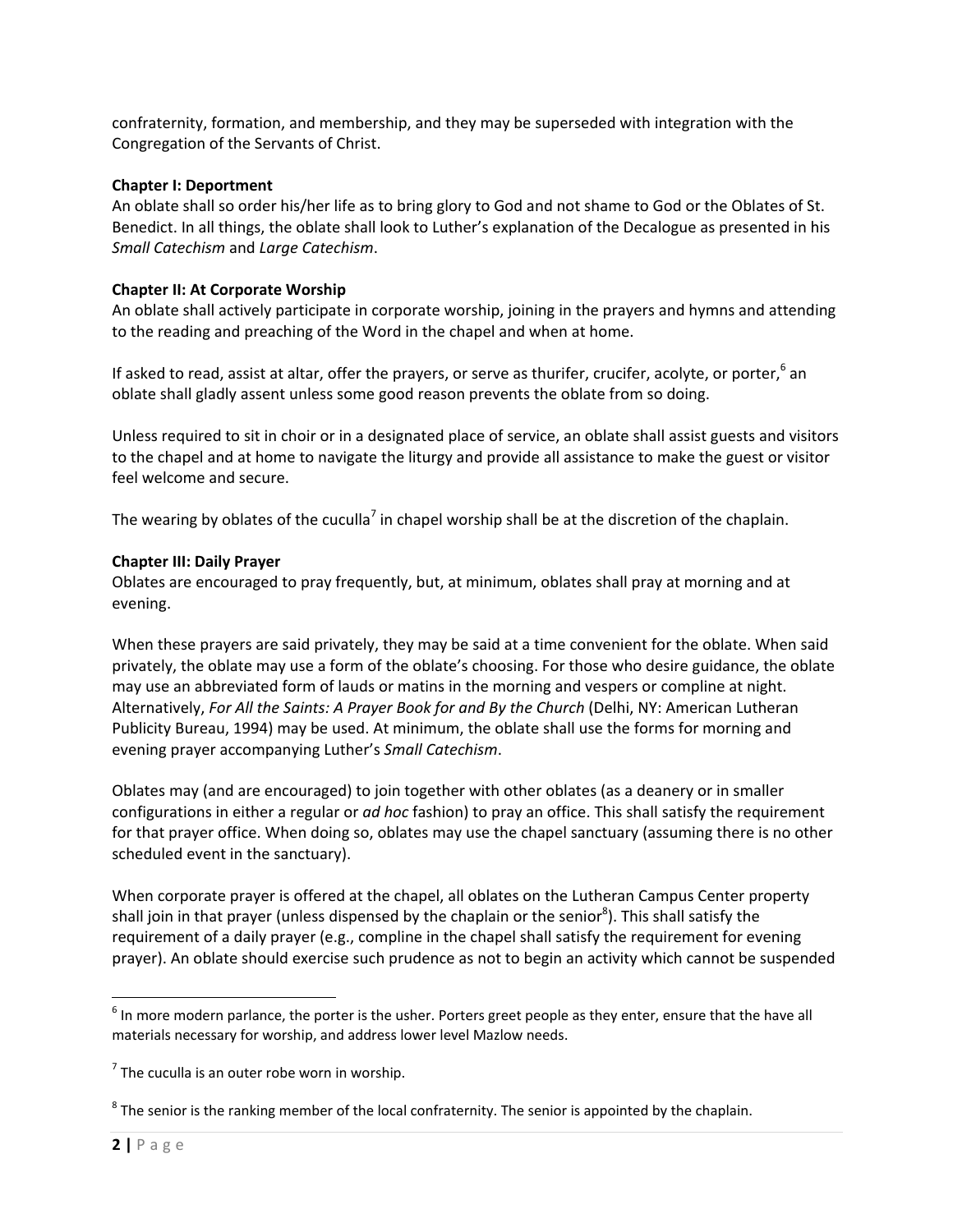for attendance at the corporate prayer office. When an oblate is not on the property of the Lutheran Campus Center, there is no obligation for attendance at a corporate prayer office offered at the Chapel, but, when practical, the oblate is encouraged to attend.

Oblates are encouraged to invite others (those who are not oblates) to join in the prayer offices. This is especially true when the oblate is entertaining a guest or visitor at the Lutherhaus or the chapel. It shall be understood that an oblate has an obligation to attend (in much the same way as a student has an obligation to attend class), and an invitation so extended to the guest or visitor is an act of hospitality in which the oblate offers to share something of the oblate's life with the guest or visitor.

### **Chapter IV: Prayer at Meals**

Oblates shall prayer before the meal and after the meal. Traditionally, the prayer before the meal shall be to ask a blessing, the prayer after the meal to give thanks.

The oblate, when dining alone or in a group where silent private prayer is appropriate, may pray using whatever custom seems good to the oblate. E.g., this may be a favorite family prayer, a prayer from a devotional resource, or an extemporaneous prayer. For those who desire guidance, the meal prayers accompanying Luther's *Small Catechism* (*SC*) may be used.

When dining with others and prayer is offered by someone else, the oblate shall join in that prayer according the custom of the place or occasion (e.g., saying, "Amen," at its conclusion), adding silently whatever is lacking (e.g., if thanks is not returned at the conclusion of the meal, doing so silently and without ostentation).

When asked by the host of a meal to lead prayer, the oblate shall not hesitate to do so, demurring only if the honor should fall to someone else in the room. To encourage and set an example of prayer, it may be appropriate on some occasions for an oblate to invite a child to help him/her lead prayer.

When an oblate hosts a meal, the oblate shall not fail to lead prayer. When appropriate, the oblate may invite one of the guests to lead prayer.

If dining as an oblate community, the senior oblate shall lead prayer or appoint someone to do so. Should the senior oblate forget, any oblate may gently remind the senior of his/her obligation being careful not to cause embarrassment before guests if any be in attendance.

# **Chapter V: Common Meals**

The oblates shall join in common meal at least once per week. The timing of this meal and duties related to the meal shall be assigned by the little chapter. While it is understood that class, extra-curricular, and work schedules militate against common meals, oblates are nevertheless encouraged to take meals in common as often as is practical.<sup>9</sup>

<sup>&</sup>lt;sup>9</sup> "Impractical" does not apply to all expressions of individual freedom. This is the greatest challenge to life in community in the present age. We have become so accustomed to the highest degrees of autonomy that we think the suborning of autonomy for the sake of community perverse. It shall be considered an advance in sanctification if the oblates learn to accommodate their fellow oblates, compromise, and, when appropriate, sacrifice. Class, work, extra‐curricular and other activities related to the academic goals of the university are reasonable grounds to absent oneself from a community activity. Simple preference is not (e.g., preferring to eat late in the evening is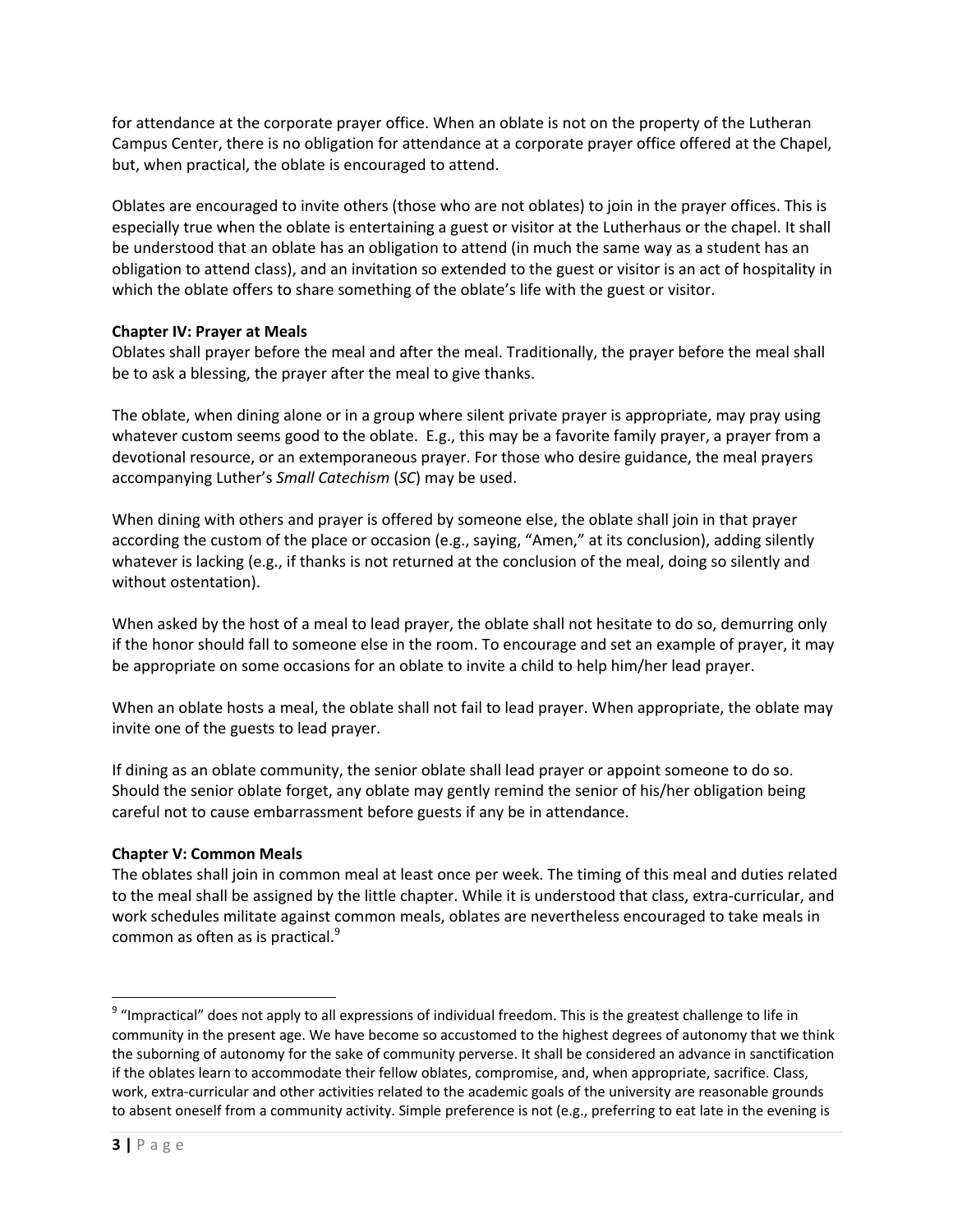At the appointed time for a common meal, all shall gather, standing at their places, a blessing shall be said (*supra*), and the meal shall commence. At the conclusion of the meal, any necessary announcements shall be made. Then, all shall rise, and a thanksgiving shall be said (*supra*).

At common meals, oblates shall present no barrier to communication with their fellows at table; phones, computers, private books, etc. are not permitted at table unless such is necessary for emergency communication (e.g., someone is a member of the fire department or a relative is having surgery). At some common meals, silence may be desired.<sup>10</sup>

A common meal is an appropriate time for an edifying reading.<sup>11</sup> When a reading is presented, either a recording (e.g., a book on tape) may be used or one of the oblates may assume the role of reader. The reading need not occupy the entire meal time. During the reading, silence shall be maintained.

### **Chapter VI: Retreats**

Oblates shall make, at least, an annual retreat to St. Augustine's House. This requirement may be dispensed by the chaplain. Novices shall make a retreat to St. Augustine's House prior to completion of the novitiate. Postulants are encouraged to make a retreat to St. Augustine's House.<sup>12</sup>

### **Chapter VII: The Little Chapter and Lutherhaus Meeting**

Residents of the Lutherhaus shall meet, at least, weekly to discuss matters related to the oblates and the Lutherhaus, the senior or his/her designee presiding.<sup>13</sup> A portion of this customary, the *Rule of St. Benedict*, or some other manual applicable to oblature and/or life in community shall be read at every

<u> Andrewski politika (za obrazu pod predsjednika u predsjednika u predsjednika u predsjednika (za obrazu pod p</u> not sufficient grounds for absenting oneself from a common meal if early in the afternoon is physically possible for everyone and preferred by most).

 $10$  There is probably no more difficult question surrounding the common meal than the question of silence. Within the traditional Benedictine community, silence at meals is the norm for all days other than (high) feast days. Silence at meals was commended for three reasons: 1) the general benefit that silence brings with respect to openness to God; 2) the practical necessity of being able to hear the mealtime reading; 3) the belief that idle chatter was a spiritual danger. It is certainly true that living in close quarters for extended periods of time can be difficult. Not having to talk with your neighbor can be a blessing. The Lutherhaus, however, is not a traditional monastery. Residents are not facing a lifetime of cohabitation. Furthermore, nowhere near every meal is being taken together, and most work is independent. It is assumed that being able to converse at table will foster Christian community. Nevertheless, periodic silent meals may prove beneficial. The residents should, from time to time, engage in the more traditional discipline. Understand also that the silent meal is not really silent. While those dining do not engage in casual conversation, a reading is offered. As an alternative to a reading, music (of an edifying nature, e.g., Bach's Christmas Cantata or a recording of shape note hymns) may be played. Necessary conversation (e.g., "the bananas foster has set the centerpiece on fire") is not prohibited; discussing WVU's upcoming football game is not a necessary conversation.

 $11$  Some seasons or times (e.g., Lent) may provide extra justification for a reading.

<sup>12</sup> St. Augustine's House is located in Oxford, MI, less than 400 miles from WVU. Chap. Riegel makes frequent trips to St. Augustine's, and special trips (e.g., spring break or just before or after a semester) are easily arranged. Nothing prevents individuals or small group from arranging a trip of their own at their convenience.

 $13$  The parliamentary authority for the little chapter shall be RRONR, attest edition, unless replaced with some other parliamentary authority by the confraternity.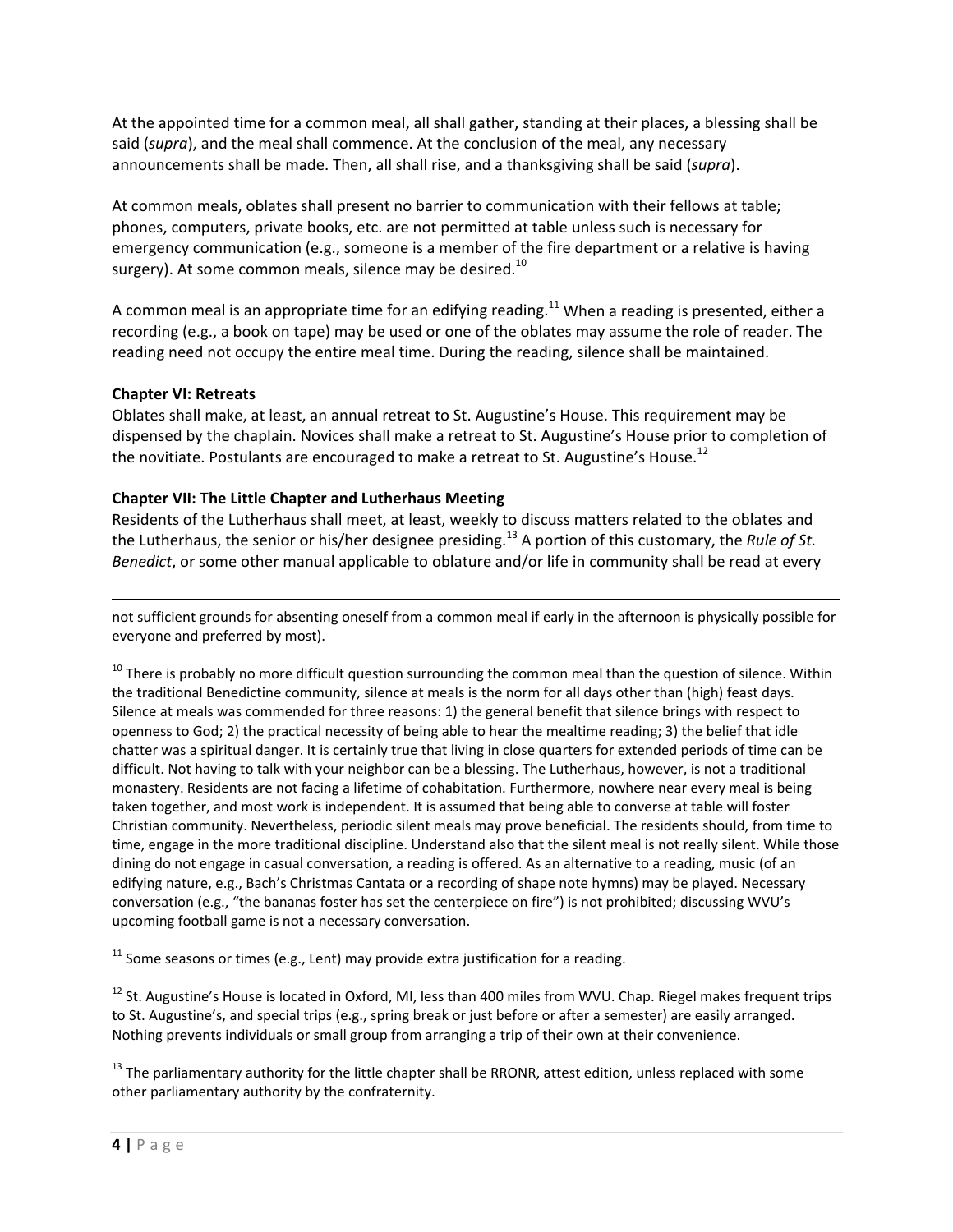regular little chapter. The little chapter is an appropriate place to assign chores, etc.. Non‐resident oblates may attend this meeting. $^{14}$ 

## **Chapter VIII: The Dining Room of the Lutherhaus**

The dining room shall be used for dining unless preempted by a whole‐house activity. Personal items shall not be stored in the dining room or left unattended in such a way as to infringe upon the enjoyment of the dining room by others. If an oblate is hosting a meal or otherwise entertaining in the dining room in such manner as it would deprive another oblate of seating or present an uncomfortable social situation, the hosting oblate shall request permission at a little chapter prior to the event.

### **Chapter IX: The Living Room of the Lutherhaus**

The living room is an appropriate place for study and relaxation. Personal items shall not be stored in the living room or left unattended in such a way as to infringe upon the enjoyment of the living room by others. If an oblate is entertaining in the living room in such manner as it would deprive another oblate of seating or present an uncomfortable social situation, the hosting oblate shall request permission at a little chapter prior to the event.

### **Chapter X: The Kitchen of the Lutherhaus**

The kitchen shall be kept clean and orderly at all times. Immediately following a meal, all dishes, utensils, and cookware shall be cleaned, dried, and stored. Food shall be stored in such a manner as not to attract rodents or other pests. The little chapter shall assign storage shelves and refrigerator/freezer space. As it is assumed that most meals will not be taken in common, the little chapter shall resolve any conflicts that arise related to the scheduling of kitchen use.

## **Chapter XI: The Porch of the Lutherhaus**

Personal items shall not be stored on the porch or left unattended in such a way as to infringe upon the enjoyment of the porch room by others. Food shall be stored in such a manner as not to attract rodents or other pests.

# **Chapter XII: The Laundry of the Lutherhaus**

The laundry shall be kept clean and orderly at all times. Personal items related to the use of the laundry may be kept in the bathroom by agreement with the housemates.

#### **Chapter XIII: The Bathrooms of the Lutherhaus**

The bathrooms shall be kept clean and orderly at all times. Personal items related to the use of the bathroom may be kept in the bathroom by agreement with the housemates who share that bathroom.

# **Chapter XIV: The Bedrooms of the Lutherhaus**

 $14$  It is not anticipated that there will be a great number of non-resident oblates in the near future, but that is a goal of the Lutheran Campus Foundation, by consensus of the working group of the Board of Directors held in the winter of 2014. When the number of non-residents grows, we shall have to rewrite the customary to reflect the larger oblate community. The most likely amendment would be to separate the Lutherhaus meeting from the little chapter such that the little chapter shall be for all the oblates and the house meeting for the residents only. Even if there are only a few non‐resident oblates, care should be taken to hold, at minimum, monthly meetings of the entire confraternity. Such meetings could be organized around a common meal and corporate worship (e.g., a regular Sunday evening mass or a special vespers hosted by the confraternity).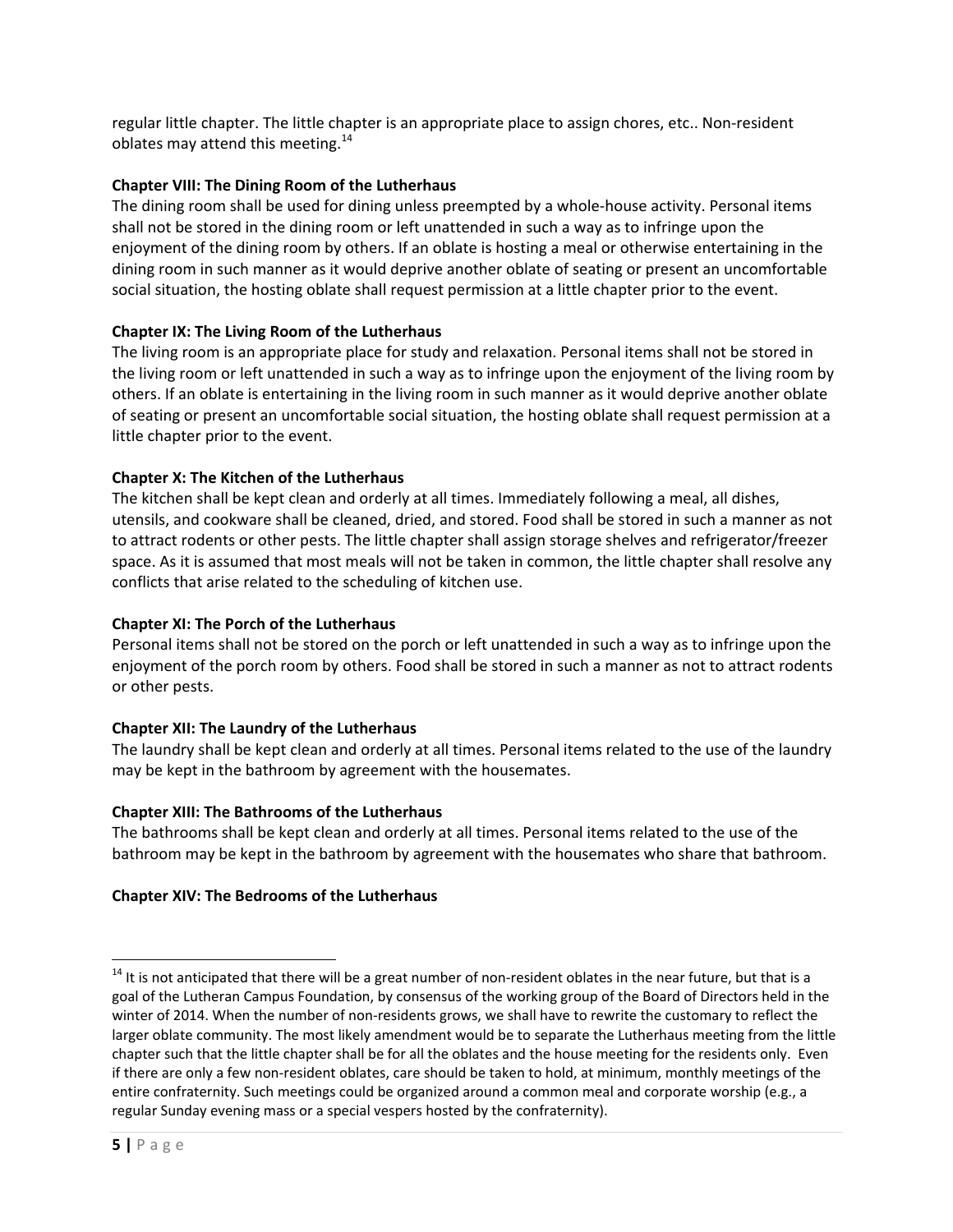Residents shall be mindful of their housemates, being neither noisy nor malodorous. Safe and clear egress to both door and window shall be maintained.

#### **Chapter XV: Resident Oblates and Guests**

Residency in the Lutherhaus shall be tied to membership in the confraternity. As such residents shall have made oblature, becoming oblates of St. Benedict through the Congregation of the Servants of Christ, or shall be in the process of so doing. Thus, novice oblates and postulant oblates<sup>15</sup> may also be admitted as residents.

When an oblate, novice oblate, or postulant oblate is no longer affiliated with the confraternity (by renunciation or revocation) residency shall be terminated. The chaplain may extend guest residency so as not to interfere with academic semester.

Additionally, guests of the Lutherhaus may be admitted to residency at the discretion of the chaplain. Such residency shall be reviewed on a semester basis. Guest residency may be terminated if the presence of the guest or the guest's deportment or adherence to the customary is counterproductive to the life of the confraternity.

Residents and guests alike shall follow all chapters of this customary related to the regulation of the Lutherhaus.

# **Chapter XVI: Postulancy<sup>16</sup>**

A person desiring membership in the confraternity may be asked to enter a time of discernment (traditionally known as postulancy). During this time, the postulant shall study the customary, the *Small Catechism,* and other materials with an eye to making informed resolutions upon entrance into the novitiate. At the same time, the postulant shall adopt, over time, the customary's disciplines, as is practical, again, with an eye to making informed resolutions upon entrance into the novitiate. During postulancy, the confraternity shall assist the postulant in the discernment process.

Admission into postulancy is at the discretion of the confraternity. A candidate for postulancy shall submit a written petition<sup>17</sup> to the confraternity. Upon receipt of the petition, the confraternity shall determine the readiness of the candidate for postulancy. If it is determined that candidate is ready, the confraternity shall inform the candidate and appoint a time for the formal beginning of postulancy through a public ceremony.

The public ceremony for the beginning of postulancy shall normally take place at a chapel mass. The elements shall include an explanation of postulancy and the underlying objective of the confraternity. The candidate shall be questioned as to his/her sincerity in seeking postulancy and willingness to learn what oblature entails through study and practice. Upon affirmation by the candidate, the candidate shall

<sup>&</sup>lt;sup>15</sup> A "novice oblate" has not yet made regular oblature. He/she is in a period of formation and discernment. A "postulant oblate" has not yet made the novice oblature. As such, he/she is also in a period of formation and

discernment, but full adherence to the customary is not required.<br><sup>16</sup> These final chapters serve as an interim customary until the Congregation of the Servants of Christ ratifies its oblate customary.

 $17$  This petition need not be lengthy. It is a simple letter wherein the postulant candidate expresses his/her desire to explore the possibility of membership in the confraternity and declare his/her willingness to enter into a discernment process that will involve study and experience of the disciplines of the confraternity.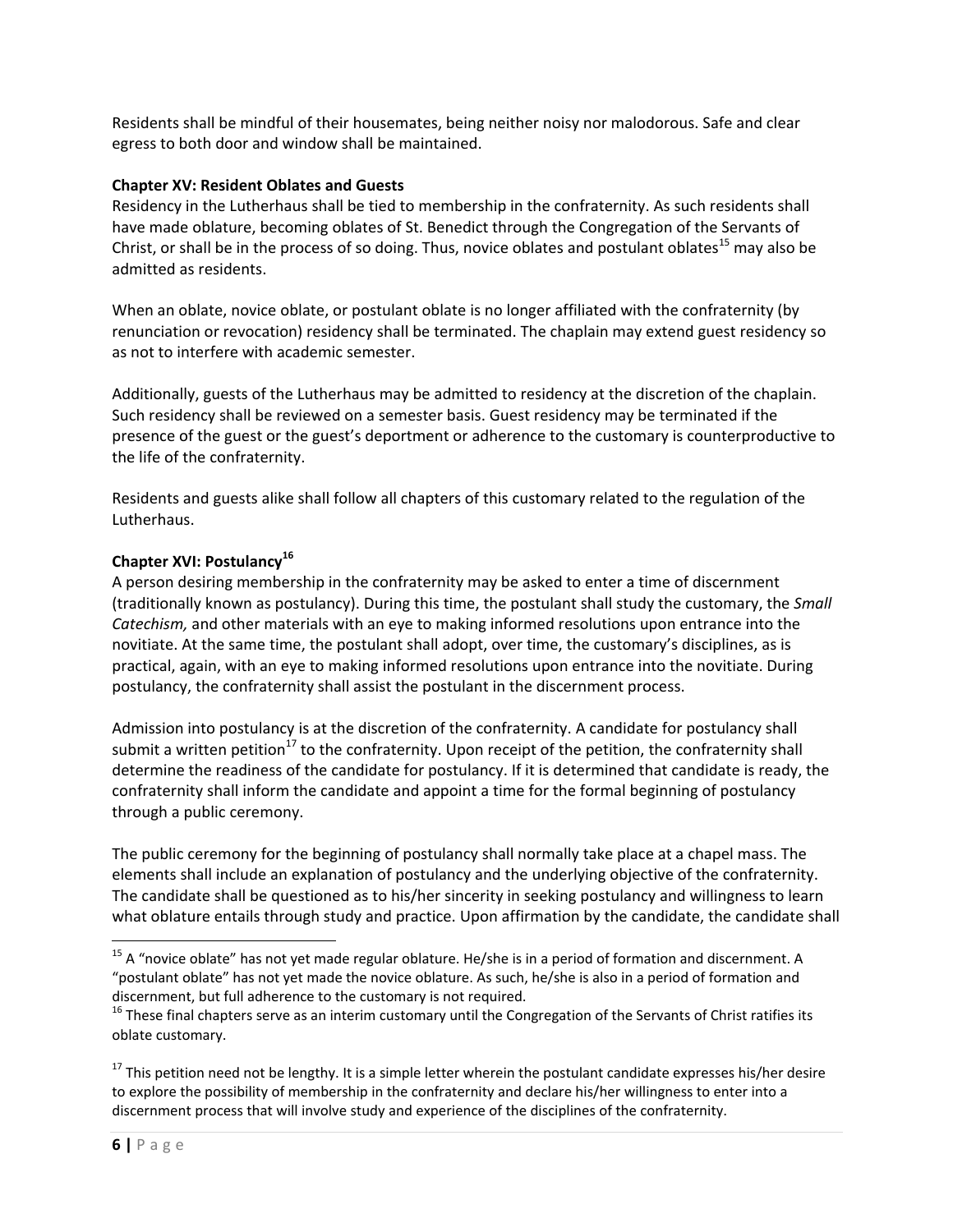be blessed and declared a postulant. Prayers shall then be offered for the new oblate and the confraternity.

The confraternity may revoke postulancy. The postulant may renounce postulancy. Upon termination of postulancy, the postulant shall return to the confraternity any symbols of postulancy or materials provided by the confraternity as part of postulancy.

Normally, postulancy shall last no longer than a few months, but the confraternity may extend postulancy to allow for additional discernment.

Postulancy may be waived by the confraternity.

### **Chapter XVII: Novitiate**

A person desiring membership in the confraternity shall enter a novitiate of no less than one year for the sake of formation. During this time, the novice shall study the customary, the *Large Catechism*, *The Rule of S. Benedict,* and other materials with an eye to making informed resolutions upon oblature. At the same time, the postulant shall adopt, over time, the customary's disciplines, as is practical, again, with an eye to making informed resolutions upon oblature. The confraternity shall assist the novice in his/her formation.

Admission into the novitiate is at the discretion of the confraternity. A candidate for the novitiate shall submit a written petition<sup>18</sup> to the confraternity. Upon receipt of the petition, the confraternity shall determine the readiness of the candidate for the novitiate. If it is determined that candidate is ready, the confraternity shall inform the candidate and appoint a time for the formal beginning of the novitiate through a public ceremony.

The public ceremony for the beginning of novitiate shall normally take place at a chapel mass. The elements shall include an explanation of the novitiate and the underlying objective of the confraternity. The candidate shall be questioned as to his/her sincerity in seeking the novitiate and willingness to be formed for oblature through study and practice. Upon affirmation by the candidate, the candidate shall be blessed and declared a novice. Prayers shall then be offered for the new novice and the confraternity.

The confraternity may revoke the novitiate. The novice may renounce the novitiate. Upon termination of the novitiate, the novice shall return to the confraternity any symbols of the novitiate or materials provided by the confraternity as part of novitiate.

Normally, the novitiate shall last one year, but the confraternity may extend the novitiate to allow for additional discernment.

# **Chapter XVIII: Oblation**

 $^{18}$  This petition need not be lengthy. It is a simple letter wherein the novice candidate expresses his/her desire, willingness, and commitment to enter into the process of formation preparatory to oblature.